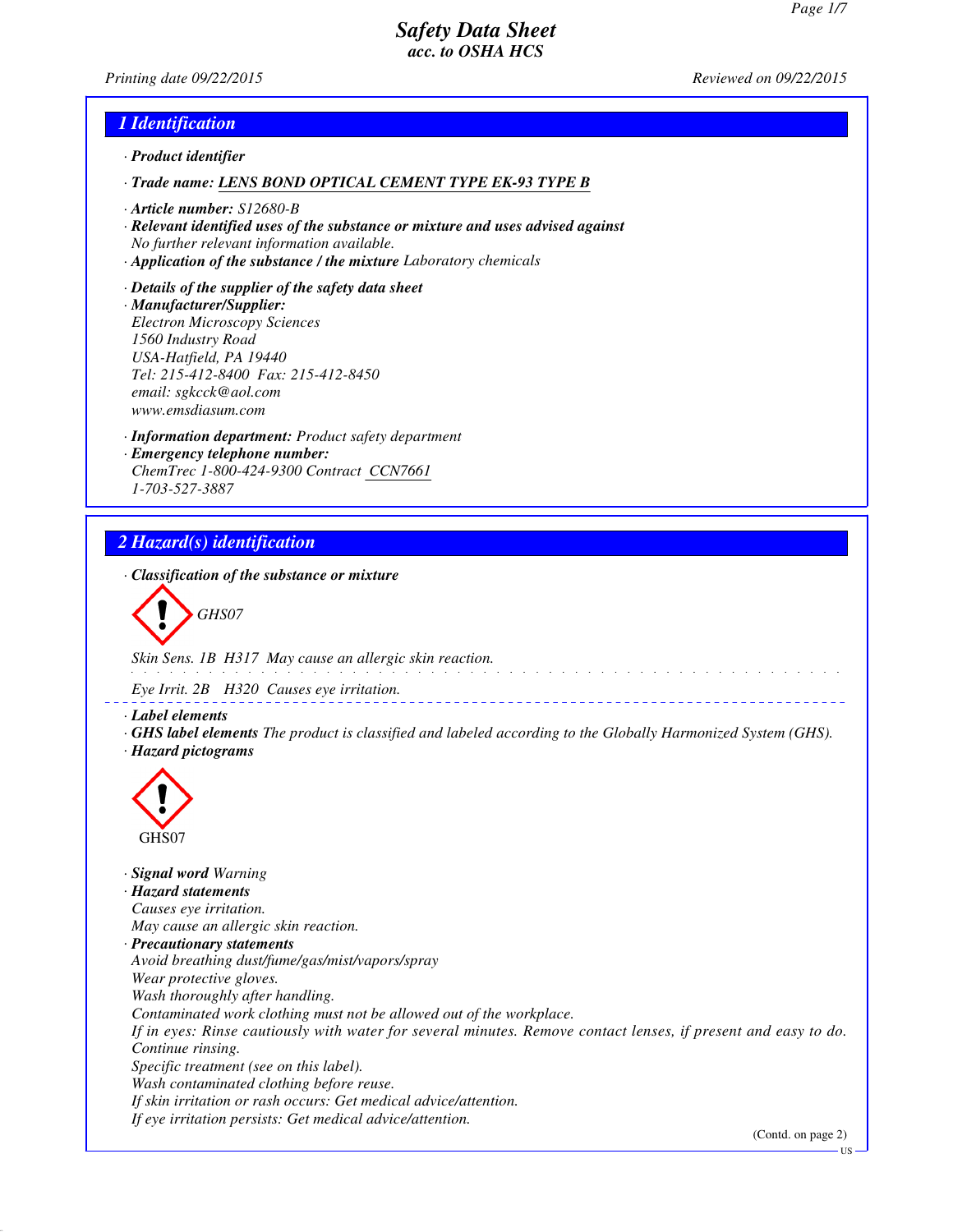*Printing date 09/22/2015 Reviewed on 09/22/2015*

#### *Trade name: LENS BOND OPTICAL CEMENT TYPE EK-93 TYPE B*



## *3 Composition/information on ingredients*

- *· Chemical characterization: Mixtures*
- *· Description: Mixture of the substances listed below with nonhazardous additions.*
- *· Dangerous components: Void*

## *4 First-aid measures*

- *· Description of first aid measures*
- *· After inhalation:*
- *Supply fresh air and to be sure call for a doctor.*
- *In case of unconsciousness place patient stably in side position for transportation.*
- *· After skin contact: Immediately wash with water and soap and rinse thoroughly.*
- *· After eye contact: Rinse opened eye for several minutes under running water. If symptoms persist, consult a doctor.*
- *· After swallowing: If symptoms persist consult doctor.*
- *· Information for doctor:*
- *· Most important symptoms and effects, both acute and delayed No further relevant information available.*
- *· Indication of any immediate medical attention and special treatment needed No further relevant information available.*

## *5 Fire-fighting measures*

- *· Extinguishing media*
- *· Suitable extinguishing agents: Use fire fighting measures that suit the environment.*
- *· Special hazards arising from the substance or mixture No further relevant information available.*
- *· Advice for firefighters*
- *· Protective equipment: No special measures required.*

(Contd. on page 3)

US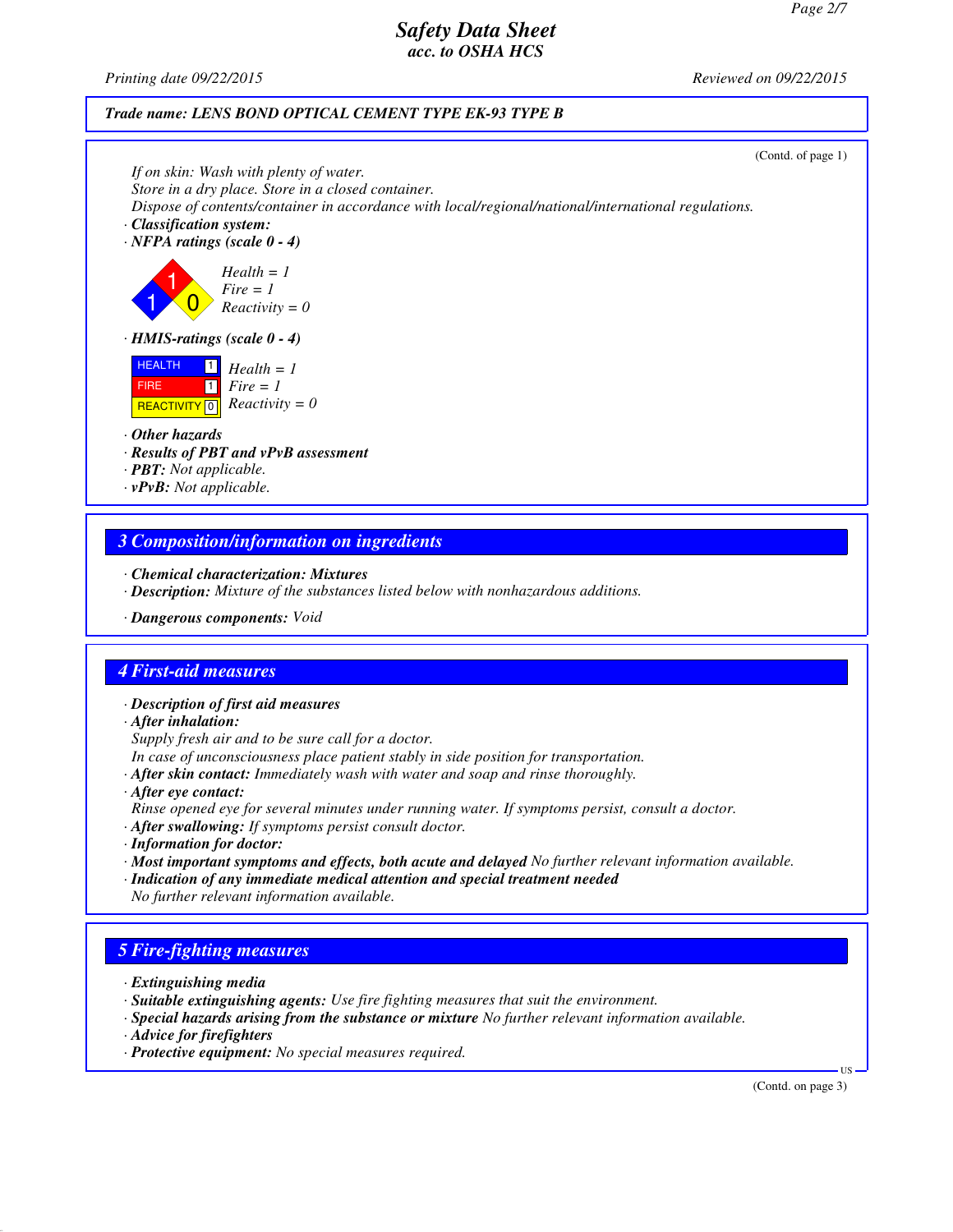*Printing date 09/22/2015 Reviewed on 09/22/2015*

#### *Trade name: LENS BOND OPTICAL CEMENT TYPE EK-93 TYPE B*

(Contd. of page 2)

#### *6 Accidental release measures*

- *· Personal precautions, protective equipment and emergency procedures Not required.*
- *· Environmental precautions: No special measures required.*
- *· Methods and material for containment and cleaning up: Absorb with liquid-binding material (sand, diatomite, acid binders, universal binders, sawdust). Ensure adequate ventilation.*
- *· Reference to other sections See Section 7 for information on safe handling. See Section 8 for information on personal protection equipment. See Section 13 for disposal information.*

## *7 Handling and storage*

#### *· Handling:*

- *· Precautions for safe handling Ensure good ventilation/exhaustion at the workplace. Prevent formation of aerosols.*
- *· Information about protection against explosions and fires: No special measures required.*
- *· Conditions for safe storage, including any incompatibilities*
- *· Storage:*
- *· Requirements to be met by storerooms and receptacles: No special requirements.*
- *· Information about storage in one common storage facility: Not required.*
- *· Further information about storage conditions: Keep receptacle tightly sealed.*
- *· Specific end use(s) No further relevant information available.*

# *8 Exposure controls/personal protection*

- *· Additional information about design of technical systems: No further data; see item 7.*
- *· Control parameters*
- *· Components with limit values that require monitoring at the workplace:*
- *The product does not contain any relevant quantities of materials with critical values that have to be monitored at the workplace.*
- *· Additional information: The lists that were valid during the creation were used as basis.*
- *· Exposure controls*
- *· Personal protective equipment:*
- *· General protective and hygienic measures: Keep away from foodstuffs, beverages and feed. Immediately remove all soiled and contaminated clothing. Wash hands before breaks and at the end of work. Avoid contact with the eyes.*

*Avoid contact with the eyes and skin.*

*· Breathing equipment:*

*In case of brief exposure or low pollution use respiratory filter device. In case of intensive or longer exposure use respiratory protective device that is independent of circulating air.*

*· Protection of hands:*



*Protective gloves*

(Contd. on page 4)

US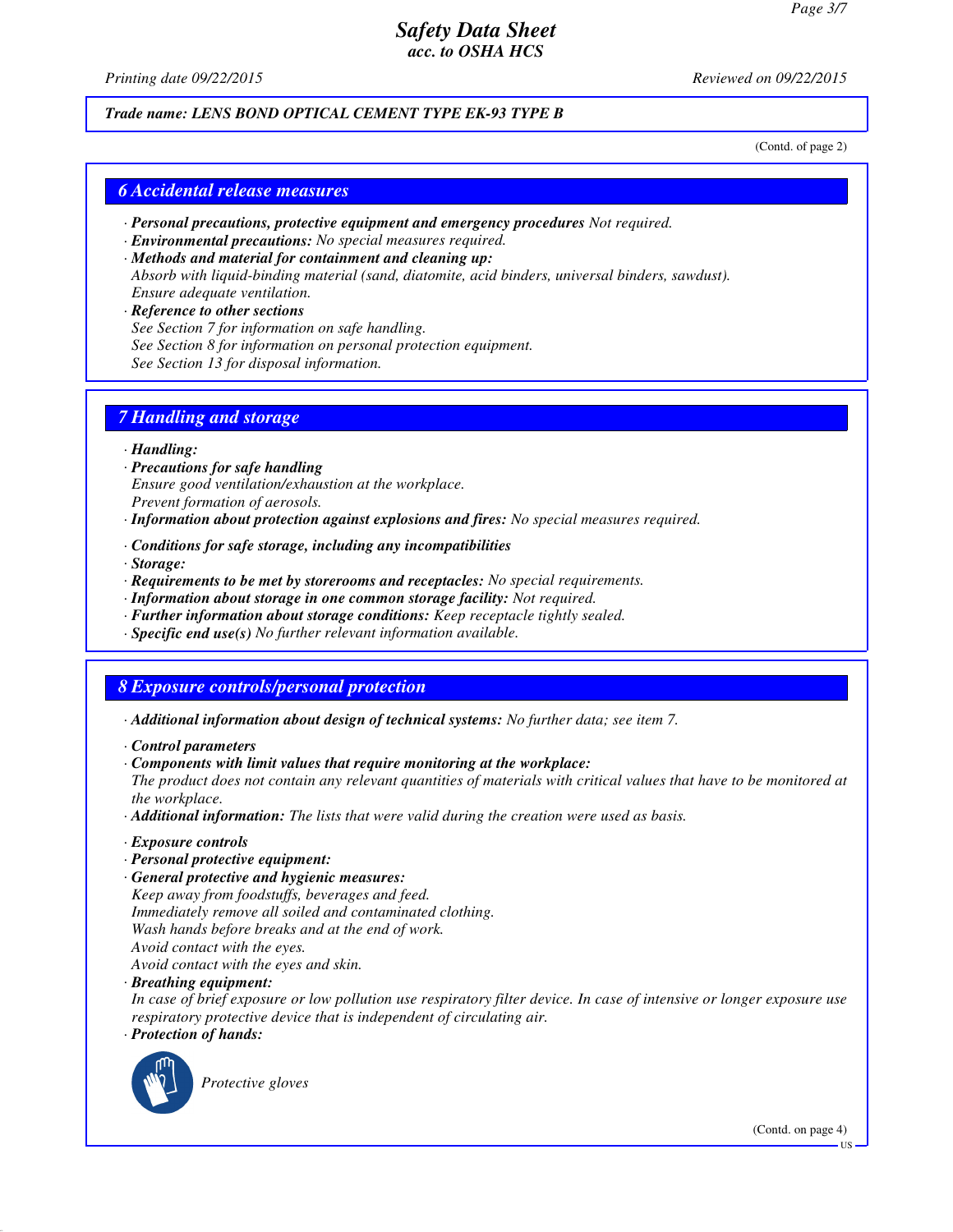*Printing date 09/22/2015 Reviewed on 09/22/2015*

#### *Trade name: LENS BOND OPTICAL CEMENT TYPE EK-93 TYPE B*

(Contd. of page 3)

*The glove material has to be impermeable and resistant to the product/ the substance/ the preparation. Due to missing tests no recommendation to the glove material can be given for the product/ the preparation/ the chemical mixture.*

*Selection of the glove material on consideration of the penetration times, rates of diffusion and the degradation · Material of gloves*

*The selection of the suitable gloves does not only depend on the material, but also on further marks of quality and varies from manufacturer to manufacturer. As the product is a preparation of several substances, the resistance of the glove material can not be calculated in advance and has therefore to be checked prior to the application.*

- *· Penetration time of glove material*
- *The exact break through time has to be found out by the manufacturer of the protective gloves and has to be observed.*

*· Eye protection:*



*Tightly sealed goggles*

## *9 Physical and chemical properties*

| · Information on basic physical and chemical properties<br><b>General Information</b> |                                               |  |
|---------------------------------------------------------------------------------------|-----------------------------------------------|--|
| $\cdot$ Appearance:                                                                   |                                               |  |
| Form:                                                                                 | Pasty                                         |  |
| Color:                                                                                | <b>Black</b>                                  |  |
| $\cdot$ Odor:                                                                         | Characteristic                                |  |
| Odour threshold:                                                                      | Not determined.                               |  |
| $\cdot$ pH-value:                                                                     | Not determined.                               |  |
| $\cdot$ Change in condition                                                           |                                               |  |
| <b>Melting point/Melting range:</b>                                                   | <b>Undetermined</b>                           |  |
| <b>Boiling point/Boiling range:</b>                                                   | 200 °C (392 °F)                               |  |
| · Flash point:                                                                        | 200 °C (392 °F)                               |  |
| · Flammability (solid, gaseous):                                                      | Not flammable.                                |  |
| · Ignition temperature:                                                               |                                               |  |
| Decomposition temperature:                                                            | Not determined.                               |  |
| $\cdot$ Auto igniting:                                                                | Product is not selfigniting.                  |  |
| · Danger of explosion:                                                                | Product does not present an explosion hazard. |  |
| · Explosion limits:                                                                   |                                               |  |
| Lower:                                                                                | Not determined.                               |  |
| <b>Upper:</b>                                                                         | Not determined.                               |  |
| · Vapor pressure:                                                                     | Not determined.                               |  |
| $\cdot$ Density at 20 $\degree$ C (68 $\degree$ F):                                   | $1.7$ g/cm <sup>3</sup> (14.187 lbs/gal)      |  |
| $\cdot$ Relative density                                                              | Not determined.                               |  |
| · Vapour density                                                                      | Not determined.                               |  |
| $\cdot$ Evaporation rate                                                              | Not determined.                               |  |
|                                                                                       | (Contd. on page 5)                            |  |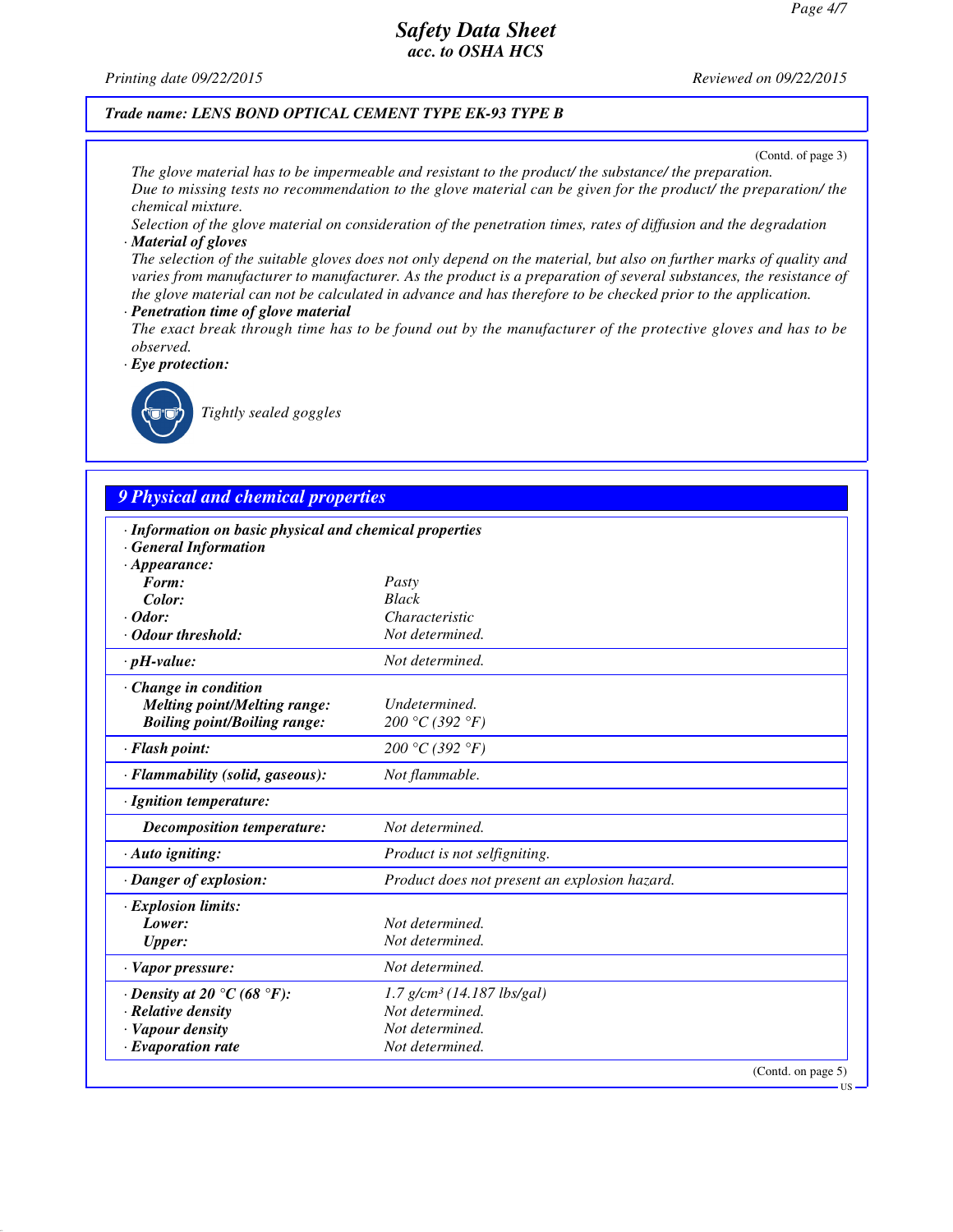*Printing date 09/22/2015 Reviewed on 09/22/2015*

## *Trade name: LENS BOND OPTICAL CEMENT TYPE EK-93 TYPE B*

|                                                            |                                            | (Contd. of page 4) |
|------------------------------------------------------------|--------------------------------------------|--------------------|
| · Solubility in / Miscibility with                         |                                            |                    |
| Water:                                                     | Not miscible or difficult to mix.          |                    |
| · Partition coefficient (n-octanol/water): Not determined. |                                            |                    |
| $\cdot$ Viscosity:                                         |                                            |                    |
| Dynamic:                                                   | Not determined.                            |                    |
| Kinematic:                                                 | Not determined.                            |                    |
| · Solvent content:                                         |                                            |                    |
| Organic solvents:                                          | $0.0\%$                                    |                    |
| $\cdot$ Other information                                  | No further relevant information available. |                    |

#### *10 Stability and reactivity*

- *· Reactivity*
- *· Chemical stability*
- *· Thermal decomposition / conditions to be avoided: No decomposition if used according to specifications.*
- *· Possibility of hazardous reactions No dangerous reactions known.*
- *· Conditions to avoid No further relevant information available.*
- *· Incompatible materials: No further relevant information available.*
- *· Hazardous decomposition products: No dangerous decomposition products known.*

#### *11 Toxicological information*

- *· Information on toxicological effects*
- *· Acute toxicity:*
- *· Primary irritant effect:*
- *· on the skin: No irritant effect.*
- *· on the eye: Irritating effect.*
- *· Sensitization: Sensitization possible through skin contact.*
- *· Additional toxicological information:*

*The product shows the following dangers according to internally approved calculation methods for preparations: Irritant*

#### *· Carcinogenic categories*

*· IARC (International Agency for Research on Cancer)*

*None of the ingredients is listed.*

*· NTP (National Toxicology Program)*

*None of the ingredients is listed.*

*· OSHA-Ca (Occupational Safety Health Administration)*

*None of the ingredients is listed.*

## *12 Ecological information*

*· Toxicity*

*· Aquatic toxicity: No further relevant information available.*

- *· Persistence and degradability No further relevant information available.*
- *· Behavior in environmental systems:*
- *· Bioaccumulative potential No further relevant information available.*

(Contd. on page 6)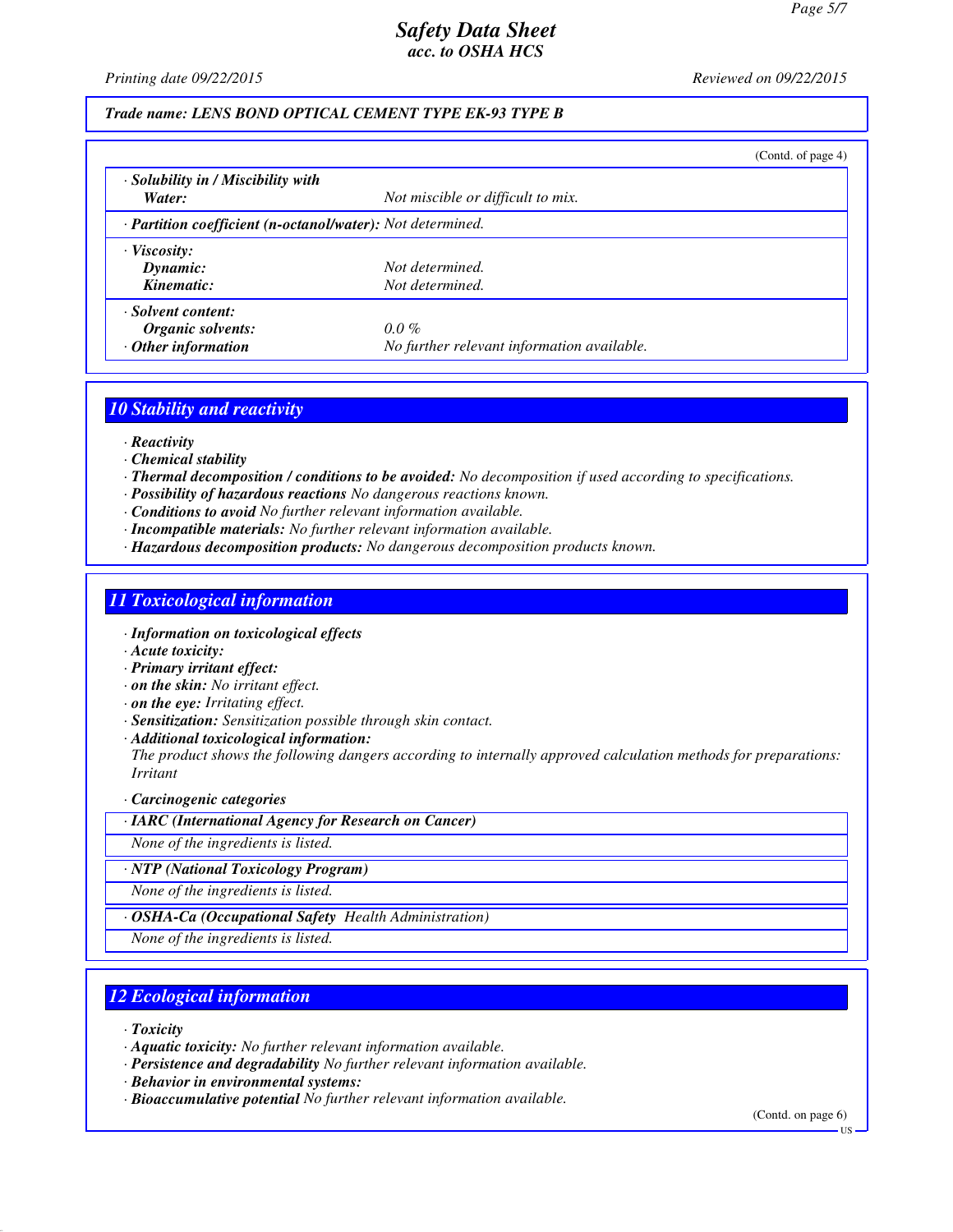*Printing date 09/22/2015 Reviewed on 09/22/2015*

#### *Trade name: LENS BOND OPTICAL CEMENT TYPE EK-93 TYPE B*

(Contd. of page 5)

- *· Mobility in soil No further relevant information available.*
- *· Additional ecological information:*
- *· General notes: Not known to be hazardous to water.*
- *· Results of PBT and vPvB assessment*
- *· PBT: Not applicable.*
- *· vPvB: Not applicable.*
- *· Other adverse effects No further relevant information available.*

#### *13 Disposal considerations*

*· Waste treatment methods*

*· Recommendation:*

*Must not be disposed of together with household garbage. Do not allow product to reach sewage system.*

*· Uncleaned packagings:*

*· Recommendation: Disposal must be made according to official regulations.*

#### *14 Transport information*

- *· Environmental hazards:*
- *· Marine pollutant: No*
- *· Special precautions for user Not applicable.*

*· Transport in bulk according to Annex II of*

*MARPOL73/78 and the IBC Code Not applicable.*

## *15 Regulatory information*

- *· Safety, health and environmental regulations/legislation specific for the substance or mixture · Sara*
- *· Section 355 (extremely hazardous substances):*

*None of the ingredients is listed.*

*· Section 313 (Specific toxic chemical listings):*

*None of the ingredients is listed.*

*· TSCA (Toxic Substances Control Act):*

*None of the ingredients is listed.*

*· Proposition 65*

*· Chemicals known to cause cancer:*

*None of the ingredients is listed.*

*· Chemicals known to cause reproductive toxicity for females:*

*None of the ingredients is listed.*

*· Chemicals known to cause reproductive toxicity for males:*

*None of the ingredients is listed.*

*· Chemicals known to cause developmental toxicity:*

*None of the ingredients is listed.*

(Contd. on page 7)

US